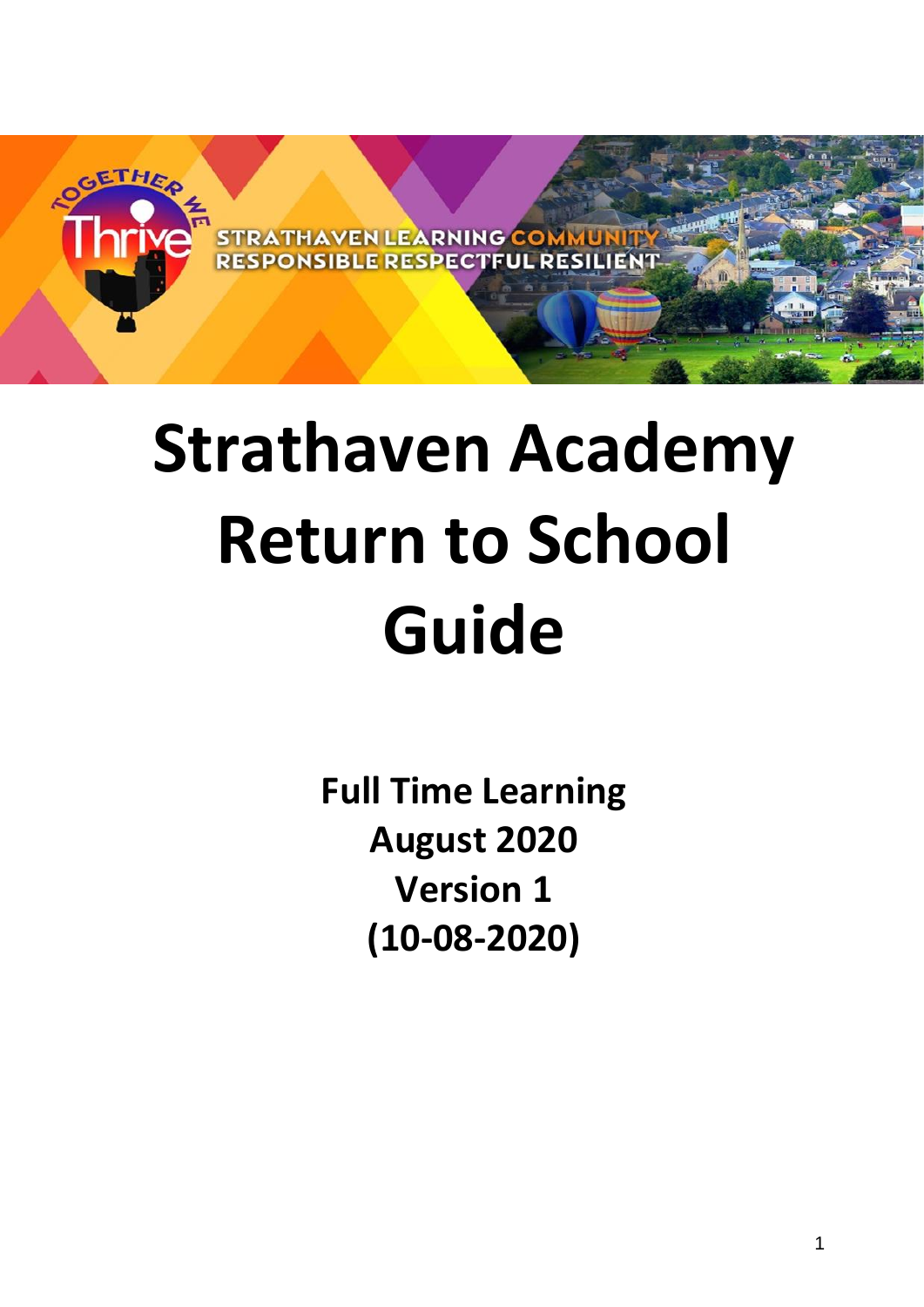

Dear parent/carer and young person,

I hope you are enjoying the summer and that you and your family continue to be safe and well.

We welcome the announcement that all young people will return to school full time in August and look forward to our students returning to Strathaven Academy. Please be assured that as a contingency, our blended learning model is ready to be implemented if required.

This guide has been produced to support our young people returning on a full-time basis. We do not however expect the return to school in August to be a return to normality. We must remain vigilant and continue to manage the risks of COVID-19 and I would ask that you please take some time to read this information carefully with your child.

The aim of this information guide is to:

- Provide information about the school day structure, expectations, plans and measures we have put in place prior to our return to school
- Explain what young people will need to do to ensure everyone can learn in a safe and effective environment
- Explain how you can support with preparing your child for returning to school

Aspects of this guide relating to school day arrangements, health, hygiene and physical distancing practices must be adhered to without any deviation. It should also be noted that our planning will be subject to ongoing review and may be subject to further change.

As we look ahead to the reopening of Strathaven Academy, our key principles remain:

- To establish effective hygiene practices and routines to keep everyone as safe as possible and minimise the potential spread of COVID-19
- To support the wellbeing of all young people and staff
- To provide a consistent, quality learning experience for all young people

Our school values of Responsible, Respectful and Resilient are key as we all work together to help keep us all safe and support the successful reopening of Strathaven Academy.

We are very much looking forward to welcoming our young people back to Strathaven Academy and continuing to work in close partnership with all members of our school community.

Kevin Boyd Head Teacher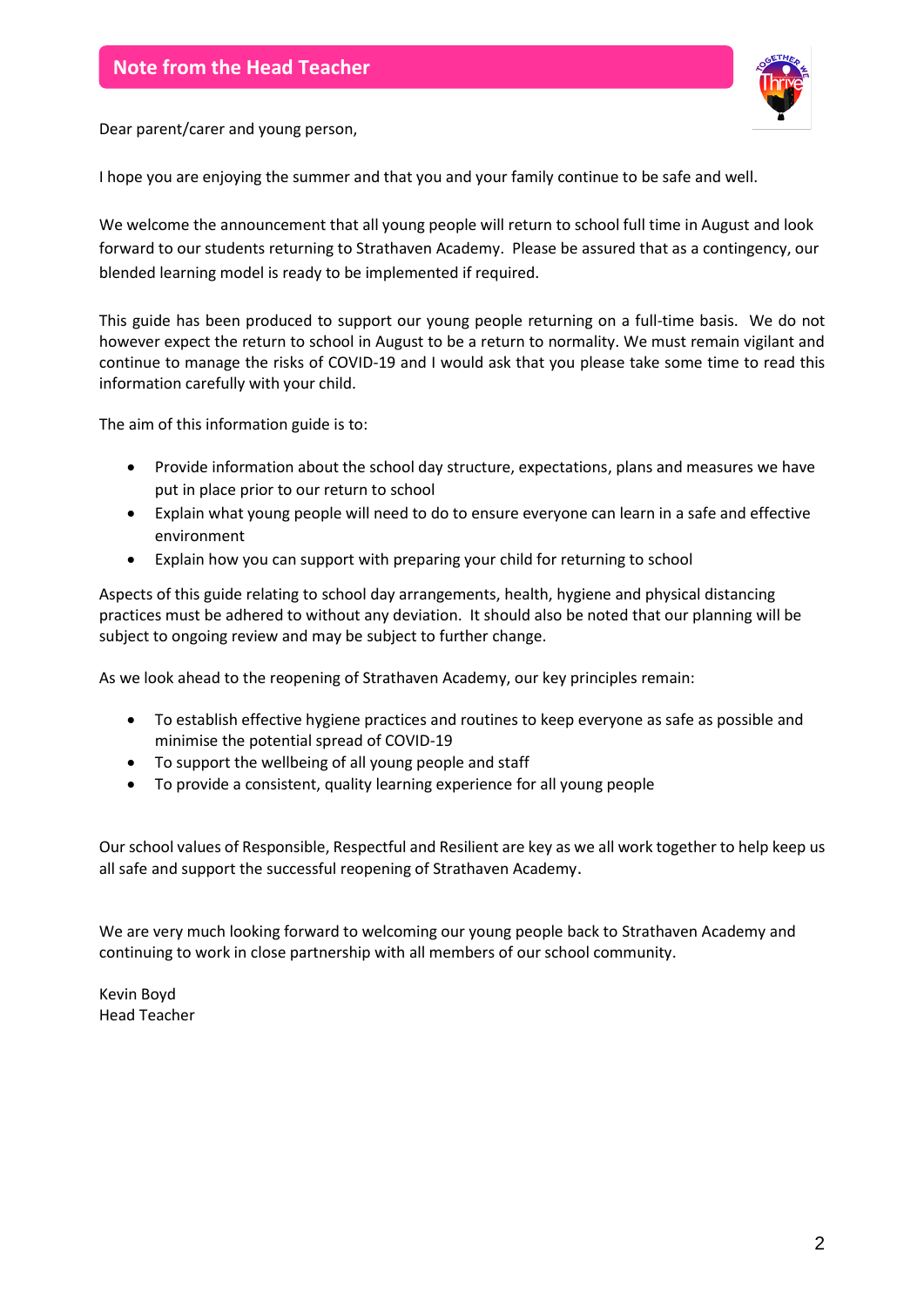## **Induction Days**



Induction days are planned in order to ensure appropriate time to share information on our new measures and establish these with our young people. During each day, students will attend planned lessons as part of their normal timetable. Induction Days will be held on Wednesday 12, Thursday 13 and Friday 14 August. S2-S6 will attend for **one** induction day as outlined below. S1 will attend for **two** induction days:

Wednesday  $12^{th}$  August - S1, S5 and S6 Thursday 13<sup>th</sup> August - S1 and S3 Friday 14th August - S2 and S4

#### **All young people will attend and commence their full timetable from Monday 17th August**.

On the induction days, S2 - 6 pupils should report to their registration class for 8.50am. Pupils should enter the building as directed by staff at one of the three main entrances: main entrance, courtyard entrance and S6 Social Area entrance. S1 pupils should report to the front playground and will be escorted to class by their Register Teacher. There will be no entry to the school building until 8.40am and pupils should remain outside in the school grounds. The main entrance should only be used if a pupil has to sign in late.

Pupils should arrive in full school uniform and bring PE kit suitable for outdoor activities.

During an extended registration, young people will be introduced to new daily routines. This will include hygiene practice of washing or sanitising hands, arrangements for entering/exiting, movement around the school and interval/lunch breaks. A range of safety measure are in place, in line with Scottish Government guidance, to support our return to the school building and these will be shared with our school community in due course. Following this extended registration, pupils will follow their new timetable for the remainder of the day.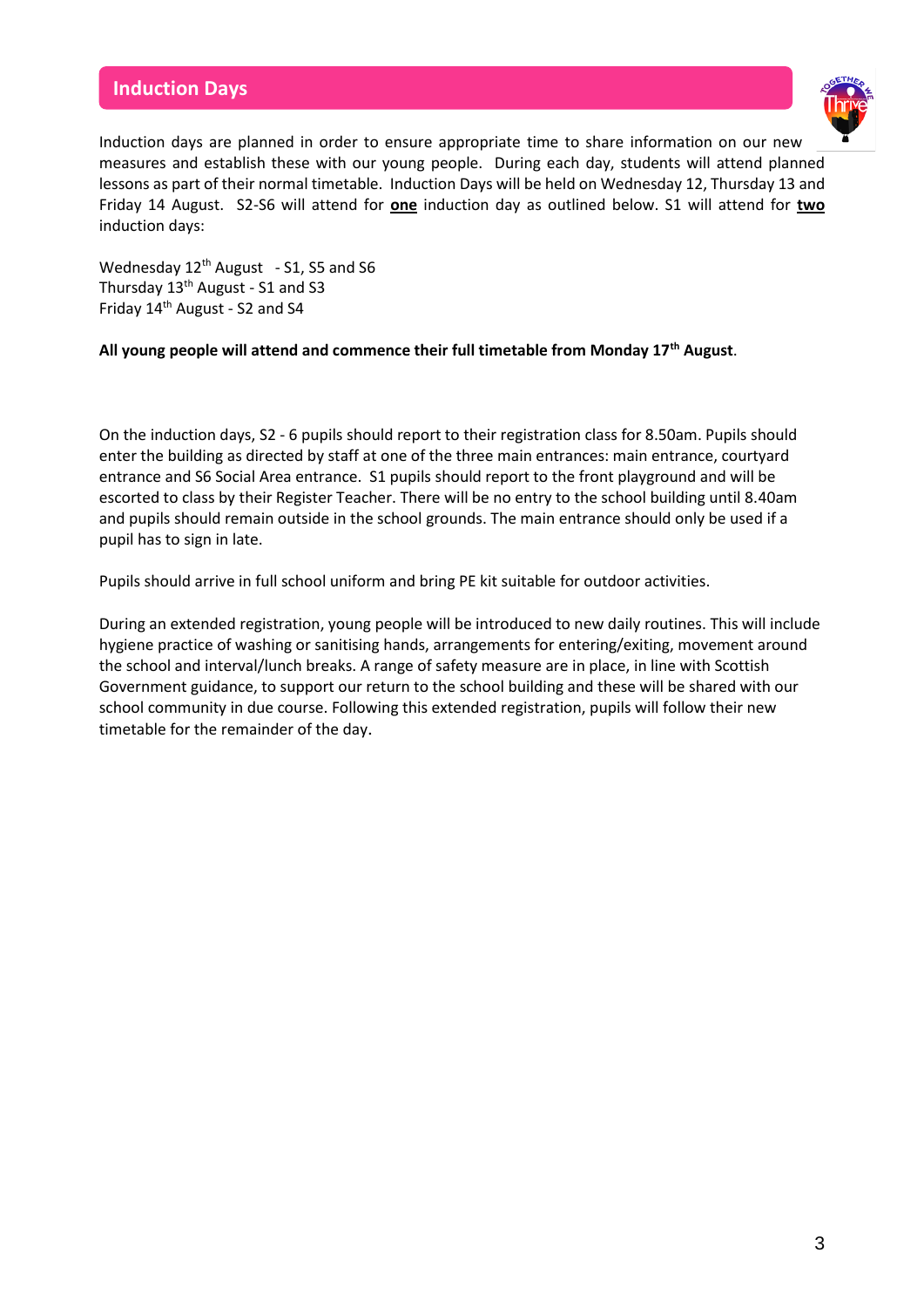## **School Day (From Monday 17 August)**

All young people will return to school full time from **Monday 17th August** and students will follow their individual school timetable. Some changes have been made to start/end and lunch times to reduce congestion at entrances/exits and minimise mixing of year groups.



To reduce the number of pupils congregating and accessing facilities during interval and lunchtime, it is necessary to split pupils into two groups: Group 1 (S1, S3 and S4) and Group 2 (S2, S5 and S6). Split intervals and lunchtime also mean that there should be more space in staff bases at interval/lunch to ensure staff can maintain physical distancing.

Registration has been renamed Tutor Time and has been moved from first thing until after interval (Group 1) or after period 2 (Group 2). It has also been extended to 15 minutes. To accommodate this additional time, the last period of each day has been reduced to 45 minutes. There will be a staggered start each morning to ease congestion and to ensure pupils can enter the building and sanitise their hands in an orderly manner. S4/S5/S6 classes will begin at 8.50 and S1/S2/S3 classes at 9.00. The structure of the day is detailed below and will be displayed in every classroom.

| <b>GROUP 1 (S1/S3/S4)</b> |                                                                                                      |           |             |        |        |           |          |          |          |
|---------------------------|------------------------------------------------------------------------------------------------------|-----------|-------------|--------|--------|-----------|----------|----------|----------|
| Monday/Tuesday            |                                                                                                      |           |             |        |        |           |          |          |          |
| Period 1                  | Period 3<br>Period 4<br>Period 5<br>Period 6<br>Period 2<br>Lunch<br><b>Interval</b><br><b>Tutor</b> |           |             |        |        |           |          |          |          |
|                           |                                                                                                      |           | <b>Time</b> |        |        |           |          |          |          |
| (S4)                      | $9.40 -$                                                                                             | $10.30 -$ | $10.45 -$   | 11.00- | 11.50- | $12.40 -$ | $1.30 -$ | $2.20 -$ | $3.10 -$ |
| $8.50 -$                  | 10.30                                                                                                | 10.45     | 11.00       | 11.50  | 12.40  | 1.30      | 2.20     | 3.10     | 3.55     |
| 9.40                      |                                                                                                      |           |             |        |        |           |          |          |          |
| (S1/S3)                   |                                                                                                      |           |             |        |        |           |          |          |          |
| $9.00 -$                  |                                                                                                      |           |             |        |        |           |          |          |          |
| 9.40                      |                                                                                                      |           |             |        |        |           |          |          |          |

| Wednesday/Thursday/Friday |          |                 |              |           |           |           |          |          |  |
|---------------------------|----------|-----------------|--------------|-----------|-----------|-----------|----------|----------|--|
| Period 1                  | Period 2 | <b>Interval</b> | <b>Tutor</b> | Period 3  | Lunch     | Period 4  | Period 5 | Period 6 |  |
|                           |          |                 | <b>Time</b>  |           |           |           |          |          |  |
| (S4)                      | $9.40 -$ | $10.30 -$       | $10.45 -$    | $11.00 -$ | $11.50 -$ | $12.40 -$ | $1.30 -$ | $2.20 -$ |  |
| $8.50 -$                  | 10.30    | 10.45           | 11.00        | 11.50     | 12.40     | 1.30      | 2.20     | 3.05     |  |
| 9.40                      |          |                 |              |           |           |           |          |          |  |
| (S1/S3)                   |          |                 |              |           |           |           |          |          |  |
| $9.00 -$                  |          |                 |              |           |           |           |          |          |  |
| 9.40                      |          |                 |              |           |           |           |          |          |  |

| <b>GROUP 2 (S2/S5/S6)</b> |          |              |                 |          |          |           |          |          |          |
|---------------------------|----------|--------------|-----------------|----------|----------|-----------|----------|----------|----------|
| Monday/Tuesday            |          |              |                 |          |          |           |          |          |          |
| Period 1                  | Period 2 | <b>Tutor</b> | <b>Interval</b> | Period 3 | Period 4 | Period 5  | Lunch    | Period 6 | Period 7 |
|                           |          | <b>Time</b>  |                 |          |          |           |          |          |          |
| (S5/6)                    | $9.40 -$ | $10.30 -$    | $10.45 -$       | 11.00-   | 11.50-   | $12.40 -$ | $1.30 -$ | $2.20 -$ | $3.10 -$ |
| $8.50 -$                  | 10.30    | 10.45        | 11.00           | 11.50    | 12.40    | 1.30      | 2.20     | 3.10     | 3.55     |
| 9.40                      |          |              |                 |          |          |           |          |          |          |
| (S2)                      |          |              |                 |          |          |           |          |          |          |
| $9.00 -$                  |          |              |                 |          |          |           |          |          |          |
| 9.40                      |          |              |                 |          |          |           |          |          |          |

| Wednesday/Thursday/Friday |          |              |                 |           |           |           |          |          |  |
|---------------------------|----------|--------------|-----------------|-----------|-----------|-----------|----------|----------|--|
| Period 1                  | Period 2 | <b>Tutor</b> | <b>Interval</b> | Period 3  | Period 4  | Lunch     | Period 5 | Period 6 |  |
|                           |          | <b>Time</b>  |                 |           |           |           |          |          |  |
| (S5/6)                    | $9.40 -$ | $10.30 -$    | $10.45 -$       | $11.00 -$ | $11.50 -$ | $12.40 -$ | $1.30 -$ | $2.20 -$ |  |
| $8.50 -$                  | 10.30    | 10.45        | 11.00           | 11.50     | 12.40     | 1.30      | 2.20     | 3.05     |  |
| 9.40                      |          |              |                 |           |           |           |          |          |  |
| (S2)                      |          |              |                 |           |           |           |          |          |  |
| $9.00 -$                  |          |              |                 |           |           |           |          |          |  |
| 9.40                      |          |              |                 |           |           |           |          |          |  |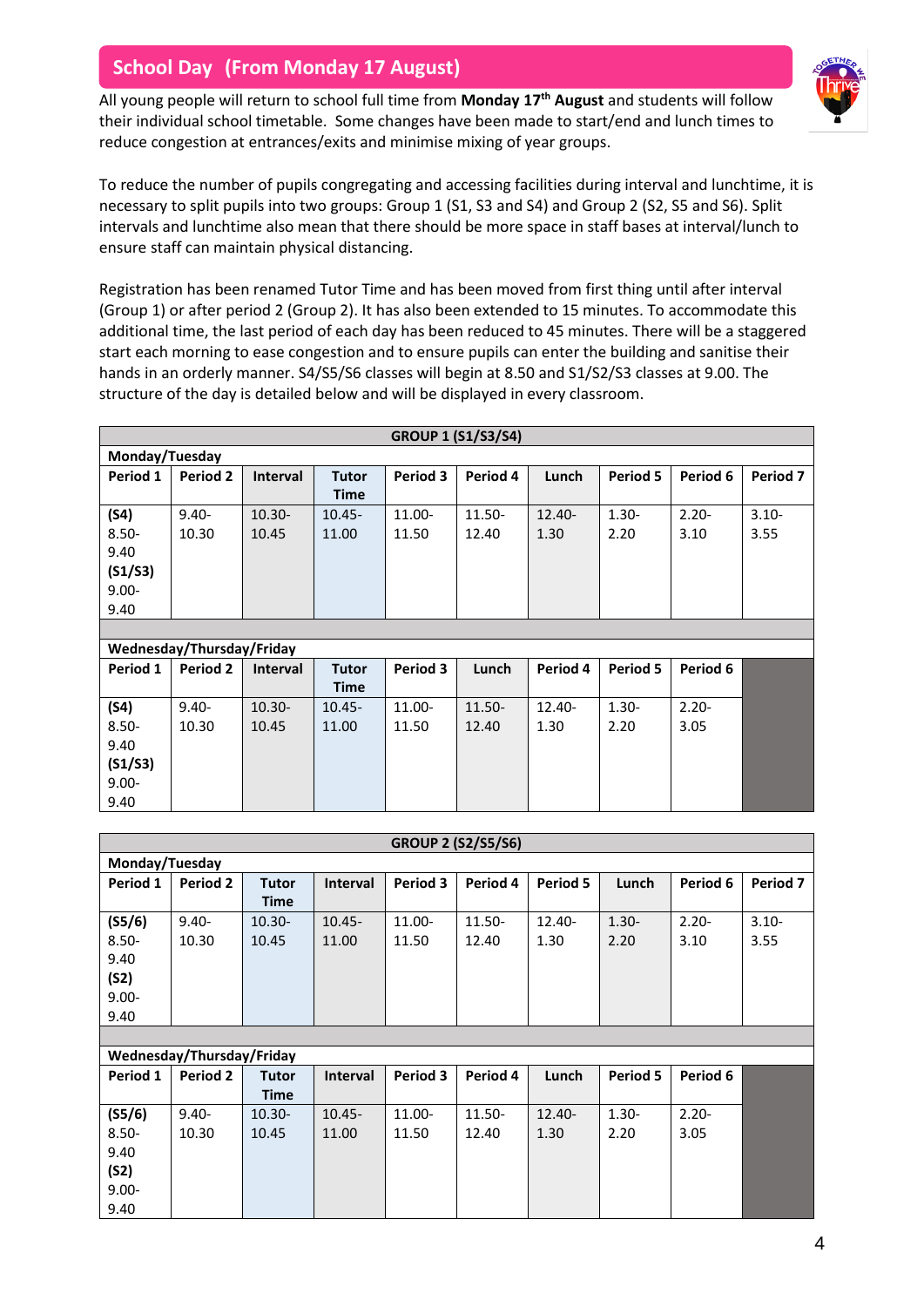## **Interval/Lunch Arrangements**



As much as possible, year groups should be kept separate during interval and lunchtime by allocating different indoor and outdoor spaces. Where possible, young people will spend most of their break and lunchtime outdoors and should bring an appropriate outdoor jacket to school. Groups, timings and locations are detailed below.

#### **Group 1 (S1/S3/S4)**

|                                                                  | Time              | <b>Indoor Location</b> |               |                | <b>Outdoor Location</b> |  |
|------------------------------------------------------------------|-------------------|------------------------|---------------|----------------|-------------------------|--|
| Interval                                                         | 10:30-10:45       | S1                     | Office end of | S1             | Main entrance           |  |
|                                                                  |                   |                        | Street        |                |                         |  |
|                                                                  |                   | S <sub>3</sub>         | Stage end of  | S <sub>3</sub> | Courtyard               |  |
|                                                                  |                   |                        | <b>Street</b> |                |                         |  |
|                                                                  |                   | S4                     | Gym           | S4             | Cage / PE area          |  |
| <b>Timetabled classrooms</b><br><b>Tutor Time</b><br>10:45-11:00 |                   |                        |               |                |                         |  |
| Lunchtime                                                        | Mon/Tue           | S <sub>1</sub>         | Office end of | S <sub>1</sub> | Main entrance           |  |
|                                                                  | $(12.40 - 1.30)$  |                        | Street        |                |                         |  |
|                                                                  |                   | S3                     | Stage end of  | S <sub>3</sub> | Courtyard               |  |
|                                                                  | Wed/Thurs/Fri     |                        | Street        |                |                         |  |
|                                                                  | $(11.50 - 12.40)$ | S <sub>4</sub>         | Gym           | S4             | Cage / PE area          |  |

#### **Group 2 (S2/S5/S6)**

|                   | Time                              | <b>Indoor Location</b> |               | <b>Outdoor Location</b> |                |  |  |
|-------------------|-----------------------------------|------------------------|---------------|-------------------------|----------------|--|--|
| <b>Tutor Time</b> | 10:30-10:45                       | Timetabled classrooms  |               |                         |                |  |  |
| Interval          | 10.45-1.00                        | S <sub>2</sub>         | Office end of | S <sub>2</sub>          | Main entrance  |  |  |
|                   |                                   |                        | street        |                         |                |  |  |
|                   |                                   | S <sub>5</sub>         | Stage end of  | S <sub>5</sub>          | Courtyard      |  |  |
|                   |                                   |                        | street        |                         |                |  |  |
|                   |                                   | S <sub>6</sub>         | S6 area /     | S <sub>6</sub>          | Cage / PE area |  |  |
|                   |                                   |                        | Gym           |                         |                |  |  |
| Lunchtime         | Mon/Tue                           | S <sub>2</sub>         | Office end of | S <sub>2</sub>          | Main entrance  |  |  |
|                   | $(1.30 - 2.20)$                   |                        | street        |                         |                |  |  |
|                   |                                   | S <sub>5</sub>         | Stage end of  | S <sub>5</sub>          | Courtyard      |  |  |
|                   | Wed/Thurs/Fri<br>$(12.40 - 1.30)$ |                        | street        |                         |                |  |  |
|                   |                                   | S <sub>6</sub>         | S6 area /     | S <sub>6</sub>          | Cage / PE area |  |  |
|                   |                                   |                        | Gym           |                         |                |  |  |

School lunches will be available and menus published. In addition, a new App will be introduced that will enable pupils to pre-order and collect food. The Mobile Fusion App is an easy to use gateway to preordering lunches within minutes. This will help reduce long queues for food. Further information will be issues to pupils via their GLOW email account.

Young people can bring their own packed lunch. As is normal practice, S1 pupils are not permitted to leave the school premises at lunchtime for the first few weeks.

Young people who choose to leave the school grounds during interval and/or lunchtime must adhere to the Scottish Government guidelines to help protect our wider community, including wearing face coverings in shops/food outlets. The local food suppliers and shops have implemented strategies which allow them to safely serve Strathaven Academy pupils. We expect all of our young people to follow these measures and behave in a responsible

manner. **Food purchased outside of the school cannot be brought back into the school building.**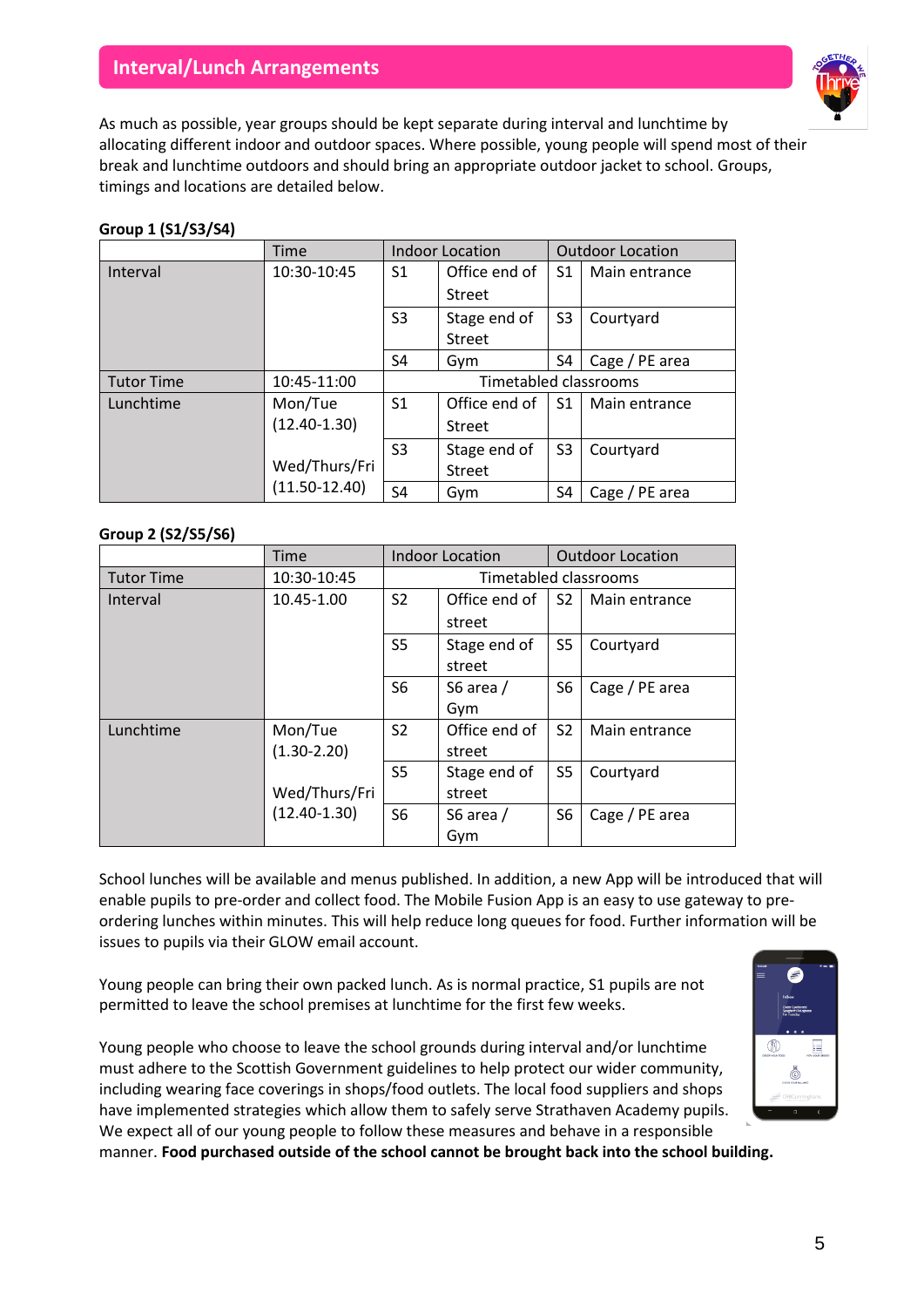

We are introducing a new movement system this session to support physical distancing and help with the flow of pupils and staff across the school. The new system will allocate entry and exit doors for identified groups of pupils. Further information regarding this system will be shared with all learners during their induction day and documentation will be shared on our school website in due course. Staff will enter and leave the building using the main entrance (Door C) or the doors to the staff car park at the Leisure Centre (Door B).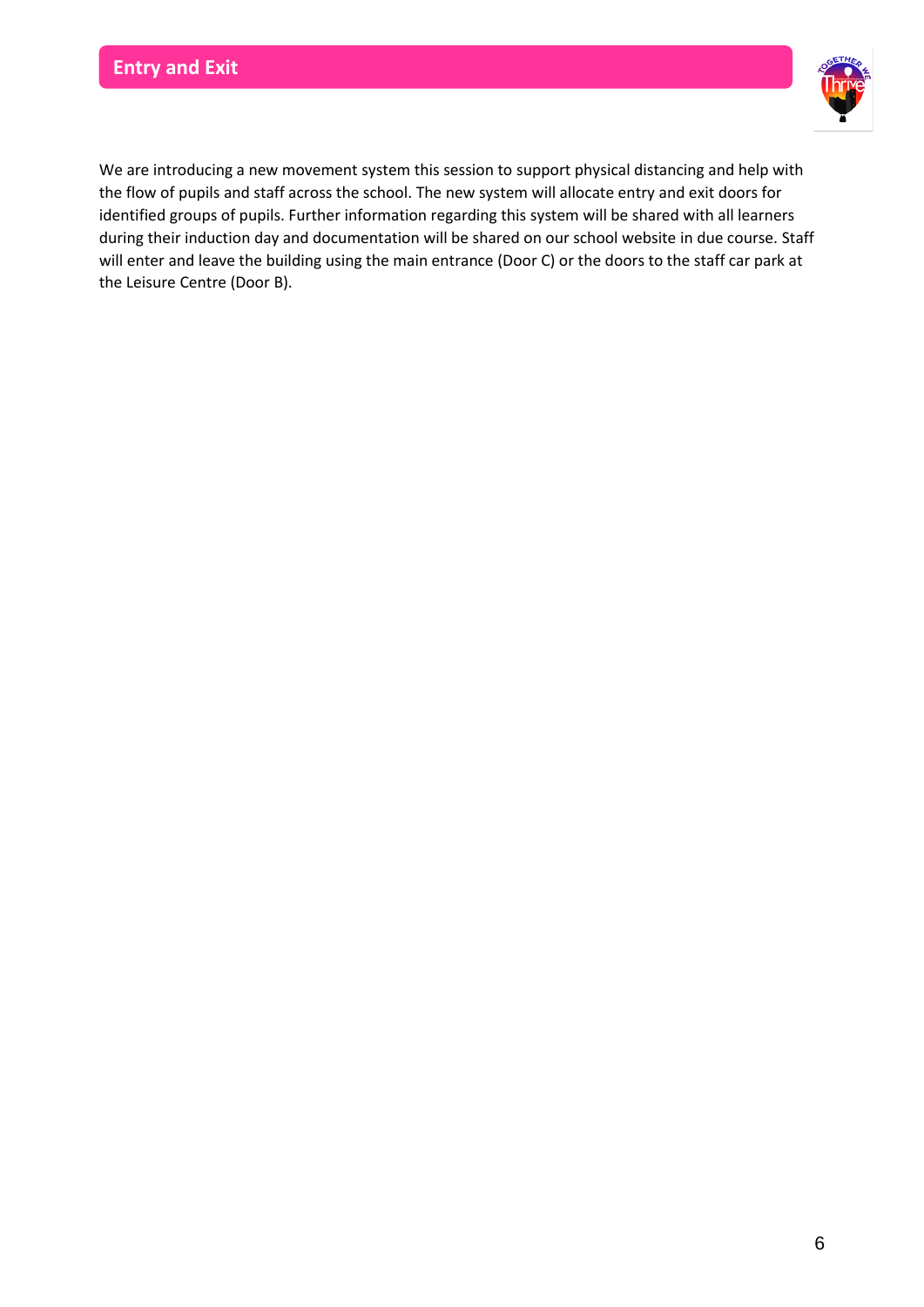## **Physical Distancing in School**



The Scottish Government has advised that there will be no requirement for young people to physically distance in school when they return in August. However, we have taken practical steps to ensure physical distancing where possible. There remains a need for young people to stay 2m away from teachers and staff in school. The following measures should be taken to help maintain physical distancing between young people and adults:

- Encourage young people to maintain distance where possible, particularly indoors, and not to crowd together or touch their peer
- Discourage social physical contact (hand to hand greeting/hugs)
- It is recommended that young people remain outside the building before school and during break/lunch. In the event of inclement weather, alternative areas have been identified for each year group and will be supervised appropriately
- Staggered start and end times are in place for students. Interval/Lunchtime has also been staggered to ensure young people can safely collect their pre-ordered lunch and to minimise mixing of year groups.
- Classrooms and working areas have been re-organised in line with current safe distancing advice. Staff have planned seating areas to ensure that where practical, young people are a safe distance apart and for the majority of time, students will remain in their seats. Teacher desks are located at least 2m from the nearest student desk
- Young people will be seated side by side and facing forwards, rather than face to face
- Resources that are difficult to clean will be removed and stored, together with unnecessary classroom clutter
- Signage and floor markings are in place to reinforce safe distancing advice
- Appropriate corridor monitoring between lessons by teaching staff at classroom entrances, School Assistants, Pupil Support staff, Guidance staff and the SLT
- A movement system will be implemented to support physical distancing and help with the flow of young people across the school.
- Lifts in school are now out of bounds for everyone unless required following appropriate individual risk assessment
- Staff members have been instructed to adhere to physical distancing during breaks and must ensure that they are taking appropriate precautions to do so
- Meetings and training sessions for staff will be minimised and where necessary, will follow current safe distancing advice or will be arranged remotely
- In line with local and national guidance, parents/carers and visitors will not be able to enter the building.Essential visits may take place out with school hours. Telephone appointments will be our preferred method of communication and can be arranged by phoning the school office (01357 524040) or emailin[g office@strathaven.s-lanark.sch.uk](mailto:office@strathaven.s-lanark.sch.uk)

All of these new measures will be reinforced with students during their induction day and on an ongoing basis. It will be important to establish good routines as quickly as possible and we would appreciate the support of parents and carers in ensuring their child/children understand the importance of adhering to these measures before returning to school.

**Any repeated or intentional breaches of physical distancing measures will be robustly dealt with**. This is important to ensure the safety and wellbeing of all students and staff. If required, individual risk assessments will be produced and a decision taken on whether a young person can continue accessing learning in school.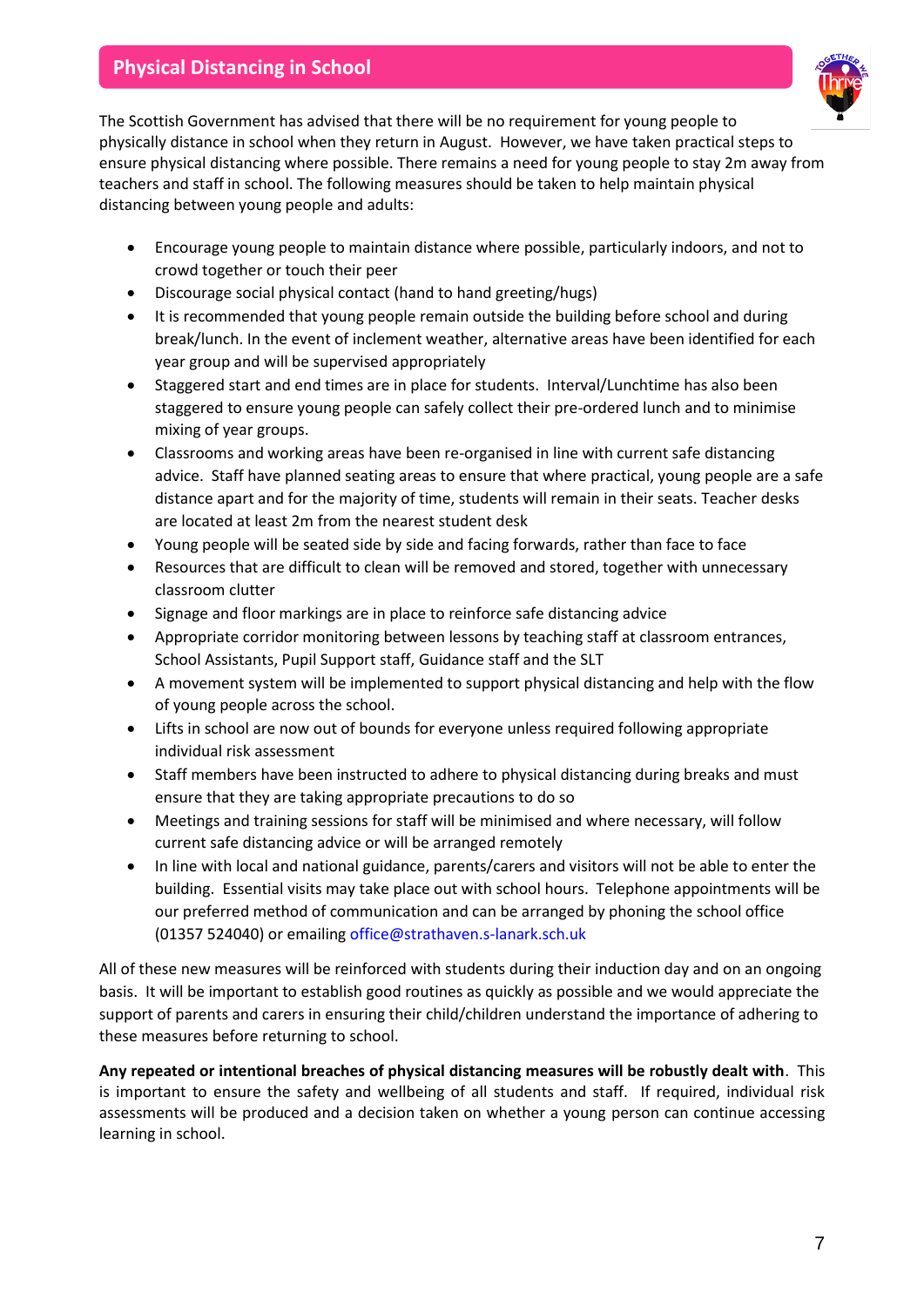## **Hygiene Routines**



Handwashing and sanitising remain a key tool in the fight to reduce the risk of infection. All adults and young people will sanitise hands on entry to the school and classrooms. Breaks will allow time for handwashing with soap and water. This should be done regularly and after using the toilet, re-entering the building etc. Paper towels will be available in all toilets to ensure all school users can dry their hands thoroughly. In classrooms that have a sink, students will be able to wash hands. Entry points and all classrooms/working areas have been provided with hand sanitiser and stations are also in place at entry/exit doors and in common areas, for example the Street area.

Anyone who experiences dry or uncomfortable hands as a result of frequent hand washing or sanitising is advised to seek medical guidance and we will support them if alternatives require to be used. Young people may wish to use their own hand sanitiser but should not share this with others.

Routinely throughout the day, young people will wipe down their desk and chair with anti-viral wipes provided by the teacher. Cleaning and janitorial staff will take responsibility for wiping down frequently touched areas in the class (light switches, door handles etc.) and any other equipment. In some cases, young people will also be asked to wipe down or clean resources, e.g. musical instruments, keyboards/mice, paintbrushes etc. Bins are located in all classrooms for the safe disposal of wipes, tissues, paper towels etc.

Signage will be displayed throughout the school to remind everyone of the importance of effective handwashing and sanitising. We would be grateful if parents/carers could reinforce these important messages at home.

Young people and staff can take books and other resources home, although unnecessary resource sharing including textbooks should be avoided, especially where this does not contribute to education. Library books will be quarantined for a 72 hour period before they can be borrowed again.

The "Catch It, Bin It, Kill It" motto will remain a key hygiene message in school and additional tissues and pedal bins will be provided in each classroom. Young people and adults are encouraged to keep their hands away from their face.

Self-clean stations, with instructions, will be located in each classroom to support cleaning and hygiene routines. In addition, relevant PPE will be used where appropriate to support learning.

#### **Toilets**

Toilets will be monitored by staff to support physical distancing. In addition, every second sink will be taped off. If a young person needs to leave the class to visit the toilet, they should ensure appropriate handwashing is undertaken and signage is in place to reinforce this. When returning to class, young people will be required to use sanitising gel.

Toilets will be sanitised by Facilities Management staff regularly throughout the school day.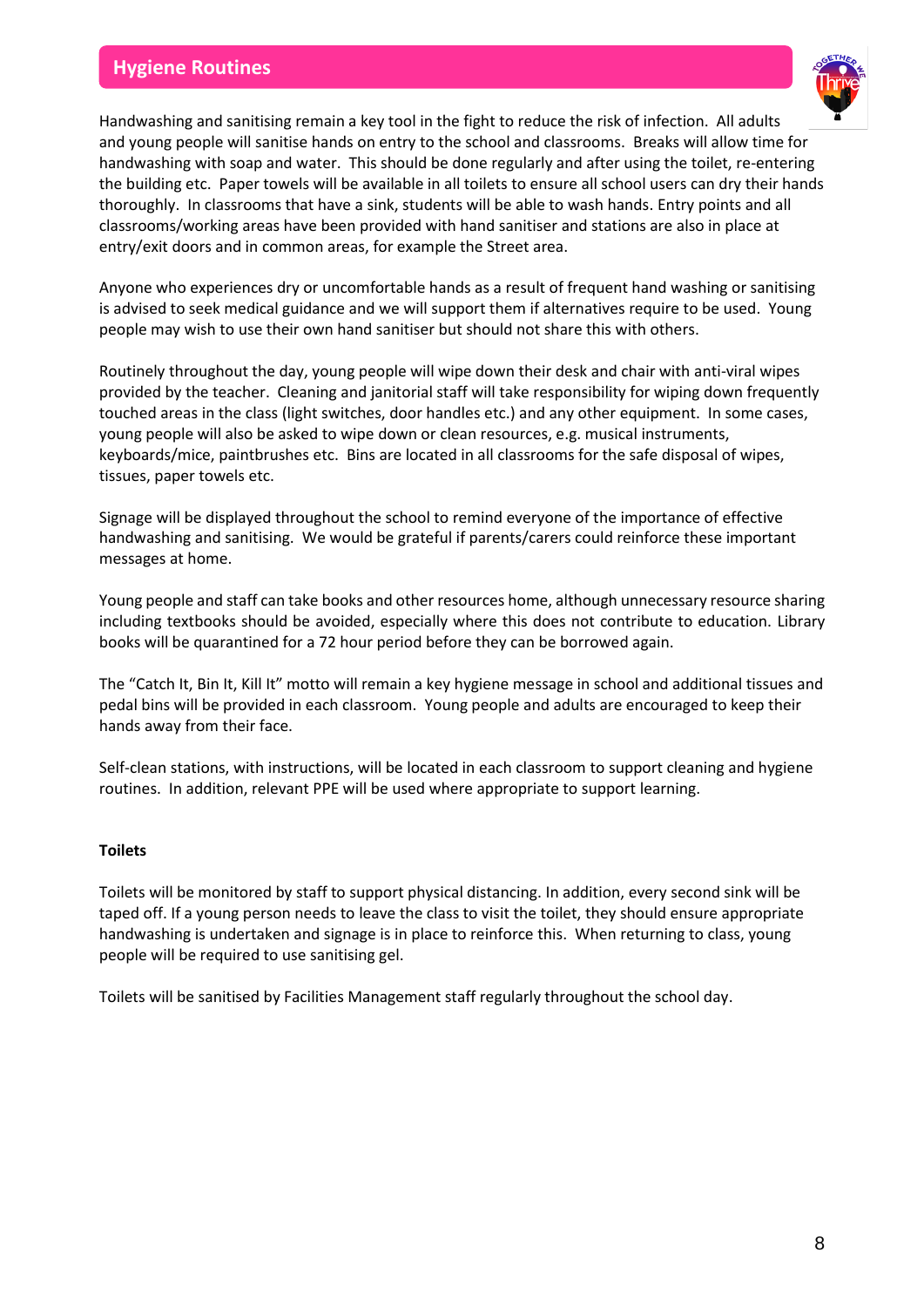

Young people should continue to wear school uniform as it gives them a sense of pride and belonging. This includes:

Blazer, school tie, black trousers or skirt, white shirt, plain black jumper/cardigan and appropriate black footwear.

Current government guidance is that school uniform and staff clothing should be washed as normal. Any uniform concerns should be discussed with the appropriate Pupil Support Teacher.

PE lessons will be outdoors until government guidance permits the use of indoor facilities. It is, therefore, essential that students have appropriate clothing (hoodie/sweatshirt/waterproof jacket/change of shoes). Young people attending practical PE activities period 1 may wear appropriate kit (including black Strathaven Academy PE t-shirt) to minimise the need to use changing rooms. If PE is timetabled for the last period of the school day, young people do not need to change and should leave in their sportswear. PE staff have plans in place to maximise the spaces available for students to change and leave their belongings. These areas will also be cleaned regularly.

Students may bring a bag to school and are encouraged to ensure they have all the necessary school equipment they require. For the time being, pupil lockers will not be in use. Young people will have the opportunity to empty their lockers during the induction days. **Pupil's bags should be placed on the floor, not on desks, in classrooms. It is important that young people do not share their own resources with others.** If required, a stock of pens, pencils, erasers and sharpeners will be available in each classroom. Departments will also provide any specialist resources only if they can be appropriately sanitised before and after use. Teachers have implemented systems for the safe management of school resources (textbooks etc.). Arrangements are also in place for the safe issue and return of library books.

In the initial stages, there may be limited practical work in Home Economics, Design and Technology and Science. Practical activities will resume once we can be sure that it is safe to do so.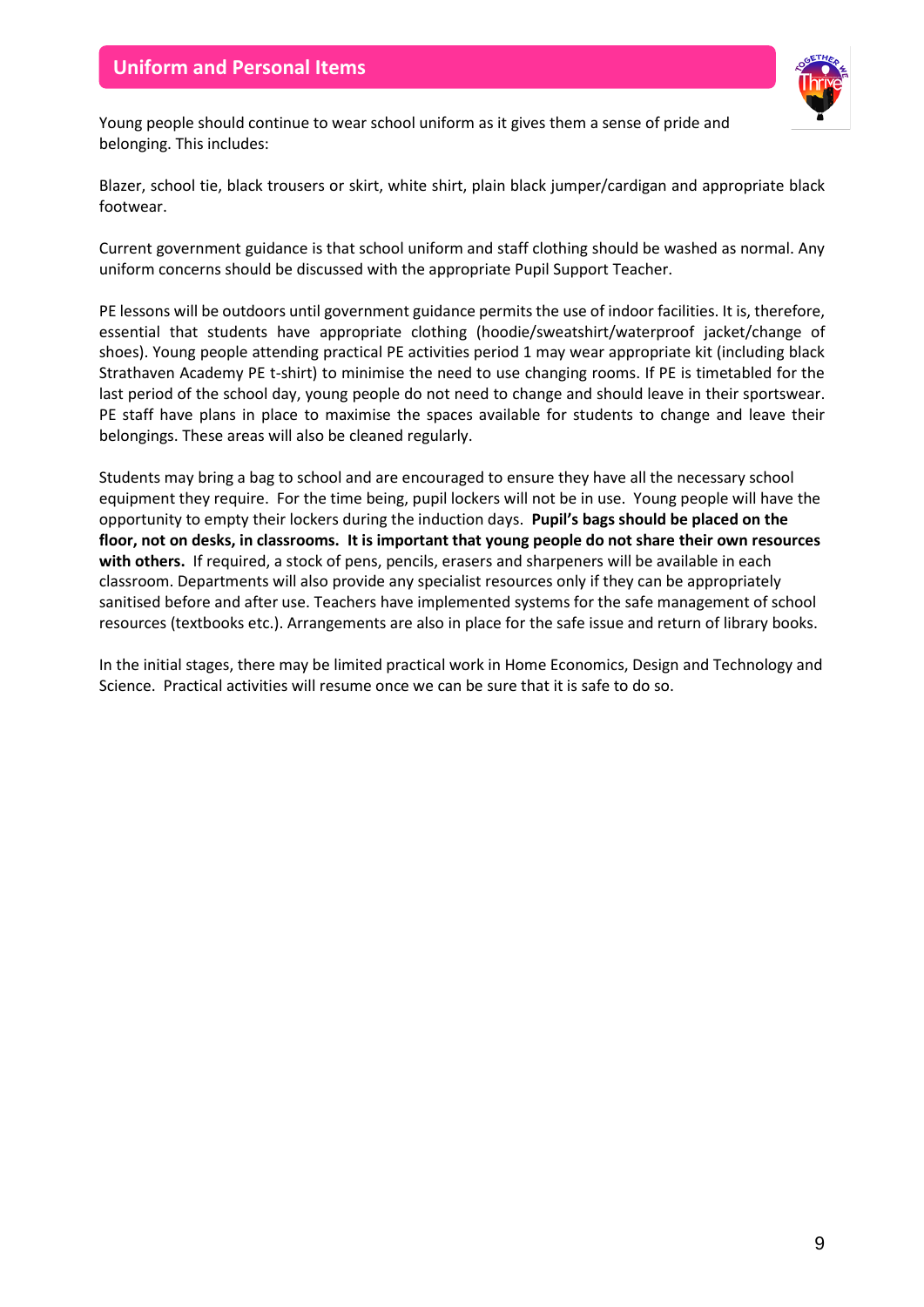## **Facilities Management Cleaning Regimes**



Effective cleaning regimes are crucial within school to keep young people and staff safe and well.

Cleaning regimes have been developed in line with [Health Protection Scotland: Core COVID-19](https://hpspubsrepo.blob.core.windows.net/hps-website/nss/2973/documents/1_covid-19-guidance-for-non-healthcare-settings.pdf)  [Information and Guidance for General \(Non-Healthcare\) Settings \(Version 4.3 Publication date: 26](https://hpspubsrepo.blob.core.windows.net/hps-website/nss/2973/documents/1_covid-19-guidance-for-non-healthcare-settings.pdf)  [June 2020\)](https://hpspubsrepo.blob.core.windows.net/hps-website/nss/2973/documents/1_covid-19-guidance-for-non-healthcare-settings.pdf) an[d Scottish Government: Coronavirus \(COVID-19\): re-opening schools guide \(28 May](https://www.gov.scot/publications/coronavirus-covid-19-re-opening-schools-guide/)  [2020\).](https://www.gov.scot/publications/coronavirus-covid-19-re-opening-schools-guide/)

Facilities Management staff (Janitors and Cleaners) will provide additional cleaning throughout the school day. There will be an increase in the number of day cleaners within the school. Cleaning will continue to be provided before the start of the school day and at the end of the school day and normal service provision will be amended to concentrate on disinfection control.

Wherever it is safe to do so, doors and windows will be kept open to increase natural ventilation (this advice will be reviewed as we head into the winter months). This will also help to reduce contact with door handles.

Facilities Management staff will replenish hand soap, paper towels, disinfectant spray / wipes and hand sanitiser as necessary throughout the day. Facilities Management staff will also clean touch points hourly throughout the day. Toilets will be cleaned regularly and have a full sanitising clean every day.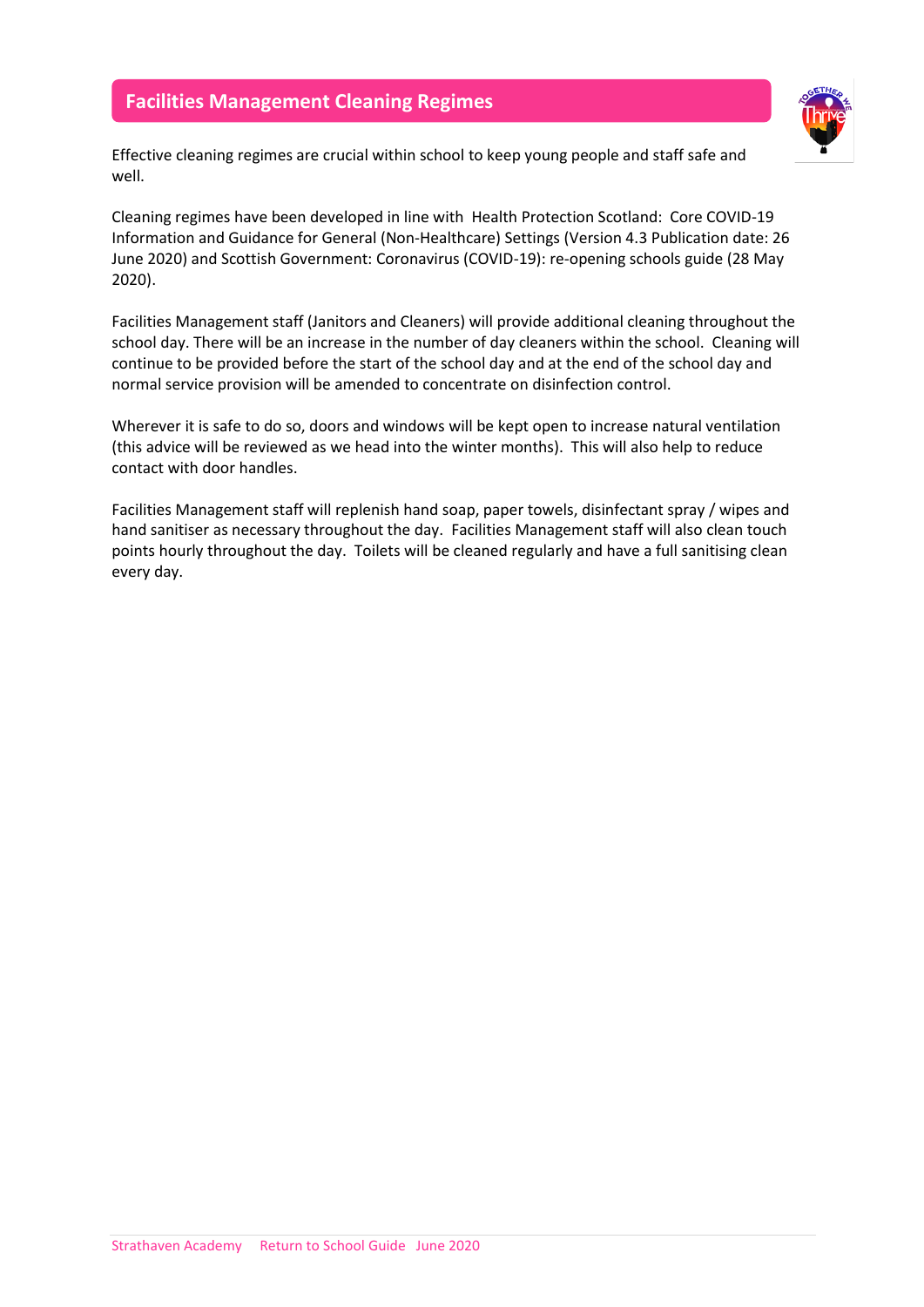## **School Transport**



School buses and taxis have been deemed part of the school estate by Scottish Government and as such it is not necessary to maintain distance between young people (subject to continued low levels of infection within Scotland).

Young people and adults must not board dedicated school or public transport if they, or a member of their household, have symptoms of COVID-19. Bus operators are not required to provide hand sanitiser on vehicles and therefore young people should carry their own supply of hand sanitiser or make sure they have washed hands thoroughly before boarding the bus. Hands should be cleaned again before boarding the bus at the end of the school day. There is no requirement to wear face coverings on dedicated school transport, however, should someone choose to do so that is at their discretion. Young people should use the same seat travelling to and from school and not move from this seat throughout the journey. No food or drink should be consumed while travelling and young people should avoid touching surfaces, seats, windows, handles as much as possible.

Bus operators are required to carry out regular cleaning and sanitising of their vehicles.

Where children travel on public service buses the Scottish Government Guidance with regard to physical distancing and use of face coverings must be followed.

Where possible, students should walk or cycle to school. There is secure bike storage at the front entrance. For those who need to travel by car, parents/carers are asked to avoid entering Bowling Green Road to minimise traffic congestion. Parents/carers are encouraged to park further away from the school and use the drop-off / pick-up points detailed below:

- · Station Road
- · Common Green
- · Woodhill Road

Parents/carers should avoid entering the school car parks.

Parents/carers should not provide transport for young people from another household. Students should aim to arrive at school for their staggered start time as there will be no access to the building before this time.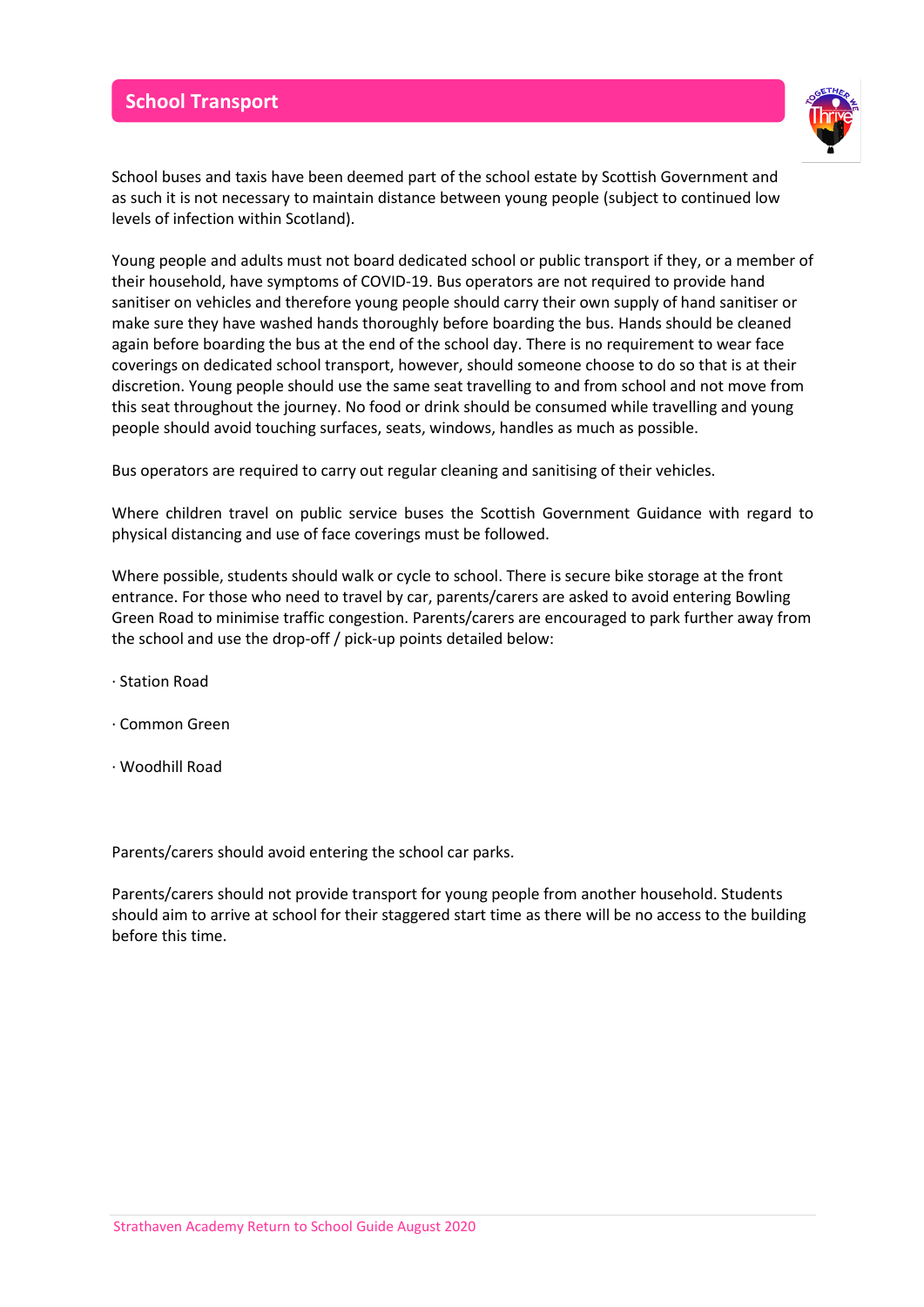#### **Personal Protective Equipment (PPE)**

Following government guidance with regards to PPE, staff will not typically wear PPE during the course of their normal duties in school. Some staff may wish to wear a face covering when they are in busy areas and unable to maintain a 2m distance from young people. Staff who work closely with young people for more than 15 minutes should wear a face covering. Young people are not required to wear a face covering in school or on school contract buses but may choose to do so. However, young people **must** wear an appropriate face covering if using public transport to journey to and from school and when using any of the local shops.

PPE (apron, gloves, and face mask/visor) will be worn by First Aid staff who are responding to a young person or member of staff who is displaying any medical symptoms, including COVID-19. We have designated trained First Aiders at Strathaven Academy. Should more significant first aid be required, a suitably qualified first aider will come to the classroom to collect the young person and take them to the First Aid room. PPE will be available for first aiders should they need it. First aiders will be mindful of the need to minimise physical contact but this may be an inevitable part of care and treatment.

We will continue our policy of contacting parents/carers where we have given a young person first aid and we feel a parent should be aware of this.

#### **COVID-19 Symptoms**

The whole school community should be vigilant for the symptoms of COVID-19, and to understand what actions should be taken if someone develops them, either onsite or offsite. All young people and staff must inform a member of staff or responsible person if they feel unwell with symptoms of COVID-19. Guidance on this is available from [NHS Inform.](https://www.nhsinform.scot/)

If a young person begins displaying a continuous cough or a high temperature, they will be sent home to isolate as per the guidelines. If the affected person has mild symptoms, and is over the age of 16, they are permitted to go home themselves once they have notified the office and a parent/carer has been informed. A young person awaiting collection (preferably this should be by an adult from the same household) will be moved to a designated room with ventilation where they can be isolated behind a closed door with access to a toilet. Once collected, the area will be sealed off and undertake a deep clean from a team of staff. Families should then follow the national guidance for households with possible COVID-19 infection including testing and self-isolation.

#### **Testing**

Testing is available for anyone in line with government guidelines. An appointment should be made immediately by visitin[g NHS inform](https://www.nhsinform.scot/) or calling 0800 028 2816. All young people, staff and parents who are tested must alert the school if the result is positive. Staff and young people will only be allowed to return to school after a negative test result or appropriate isolation has finished.

If clinical advice is needed, information is available online at NHS 111 (or call 111 if no internet access).

Following current guidance, there is no requirement for staff or young people to self-isolate if they have been in a class with someone who is displaying symptoms as long as they have maintained appropriate distancing. Further information on Test and Protect can be found on the NHS website.

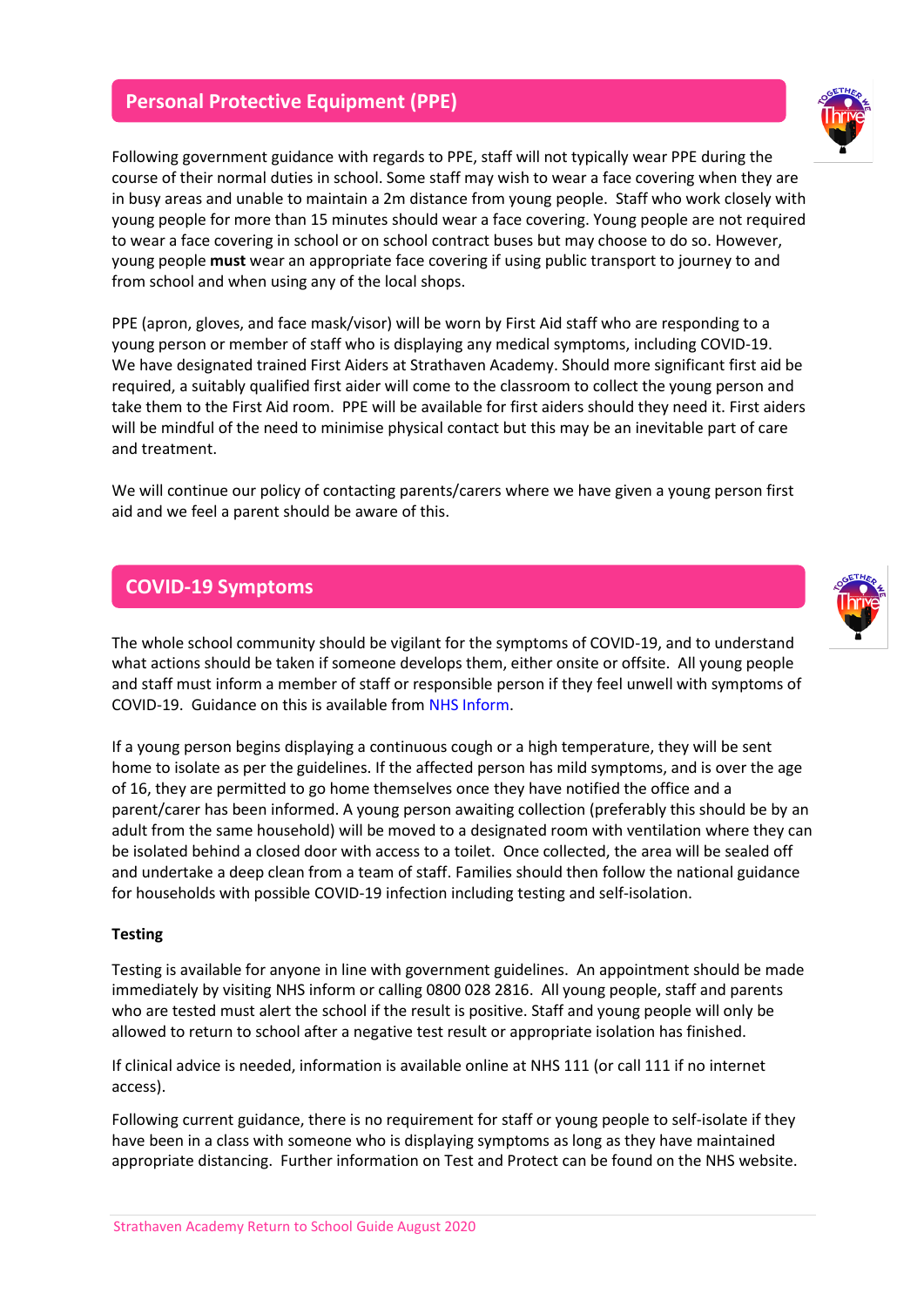#### **Attendance**



We will continue to register students when they are in school and it will be important for us to accurately record the reason for absence if a young person is not at school. The local authority will provide schools with relevant attendance codes for when students are learning at home or absence is related to COVID-19, shielding or self-isolating.

**Parents/carers must contact the school by telephone or email before 9am to inform us of their child's absence** – indicating the reason for absence. If the length of absence is known e.g. a period of isolation, the office staff should be informed of the expected date of return to school. If not, contact should be made again the following day.

In a change to procedures, students will not be required to provide their registration teacher with a written note when they return to school following an absence. All communication must be via phone or email [\(office@strathaven.s-lanark.sch.uk\)](mailto:office@strathaven.s-lanark.sch.uk). The office should also be informed by parents if students require to leave school to attend an appointment etc. Where no information is provided, absences will be considered to be unexplained and therefore recorded as unauthorised.

Sixth year pupils who are not timetabled for class during periods 1 and 2 should remain at home, if possible, until Tutor Time at 10.45am.

We expect that young people and staff who are clinically vulnerable will be able to return to school in August, unless given advice from a GP or healthcare provider not to. Families who have household members that are at very high risk of serious illness should let us know prior to their child's return so that we can take appropriate action.